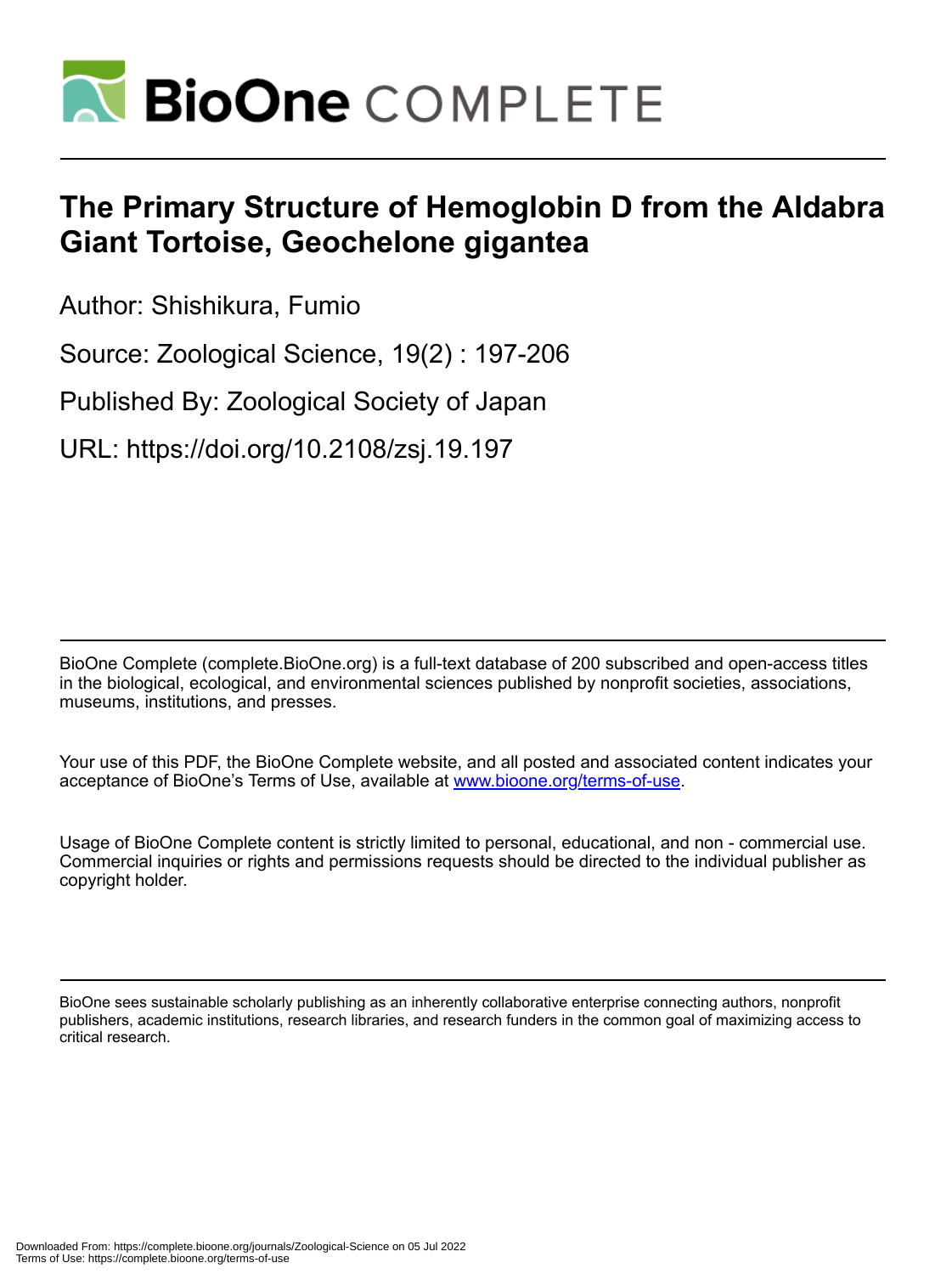# **The Primary Structure of Hemoglobin D from the Aldabra Giant Tortoise,** *Geochelone gigantea*

Fumio Shishikura\*

*Department of Biology, Nihon University School of Medicine, Oyaguchi-kamimachi, Itabashi-ku, Tokyo 173-8610, Japan*

**ABSTRACT**—The complete primary structures of  $\alpha^D$ -2- and β-globin of hemoglobin D (Hb D) from the Aldabra giant tortoise, *Geochelone gigantea,* have been constructed by amino acid sequencing analysis in assistance with nucleotide sequencing analysis of PCR fragments amplified using degenerate oligonucleotide primers. Using computer-assisted sequence comparisons, the  $\alpha^D$ -2-globin shared a 92.0% sequence identity *versus* αD-globin of *Geochelone carbonaria*, a 75.2% *versus* αD-globin of Aves (*Rhea* americana) and a 62.4% *versus* α<sup>A</sup>-globin of Hb A expressed in adult red blood cells of *Geochelone gigantea*. Additionally, judging from their primary structures, an identical β-globin was common to the two hemoglobin components, Hb A and Hb D. The  $\alpha^D$ -2- and β-globin genes contained the three-exon and twointron configurations and showed the characteristic of all functional vertebrate hemoglobin genes except an abnormal GC dinucleotide instead of the invariant GT at the 5' end of the second intron sequence. The introns of  $\alpha^D$ -2-globin gene were both small (224-bp/first intron, 227-bp/second intron) such that they were quite similar to those of adult α-type globins; the β-globin gene has one small intron (approximately 130 bp) and one large intron (approximately 1590-bp).

A phylogenetic tree constructed on primary structures of 7  $\alpha^D$ -globins from Reptilia (4 species of turtles, 2 species of squamates, and 1 species of sphenodontids) and two embryonic α-like globins from Aves (*Gullus gullus*) and Mammals (*Homo sapiens*) showed the following results: (1)  $\alpha^D$ -globins except those of squamates were clustered, in which *Sphenodon punctatus* was a closer species to birds than turtles; (2) separation of the  $\alpha^A$ - and  $\alpha^D$ -globin genes occurred approximately 250 million years ago after the embryonic  $\alpha$ -type globin-genes ( $\pi'$  and ζ) first split off from the ancestor of  $\alpha$ -type globin gene family.

**Key words**: PCR, degenerate primer, nucleotide sequence, intron, exon

#### **INTRODUCTION**

Amniota (reptiles, birds and mammals), in general, have two or more hemoglobin components (Brown and Ingram, 1974; Moss and Hamilton, 1974; Lawn *et al*., 1978; Efstratiadis *et al*., 1980; Bunn and Forget, 1986; Fushitani *et al*., 1996; Gorr *et al*, 1998) that are expressed according to the demands of different physiological conditions. Among them, hemoglobin D (Hb D) was first found in birds as a minor component of the embryonic and adult definitive erythrocytes (Hagopian and Ingram, 1971; Brown and Ingram, 1974). Based on functional studies of Hb D, the presence of  $\alpha^D$ -globin raises the oxygen affinity and might be one such adaptation of insufficient oxygen supply as observed in the embryonic stages (Dodgson *et al*., 1981; Chapman *et al*., 1982) or extreme hypoxic and even anoxic conditions (Rücknagel and Braunitzer, 1988). On the other

\* Corresponding author: Tel. + 81-3-3972-8111(ext. 2291); FAX. +81-3-3972-0027. E-mail: fshishi@med.nihon-u.ac.jp

hand, the primary structure of  $\alpha^D$ -globin of Hb D shows closely resemblance with embryonic hemoglobins (Chapman *et al*., 1982) and thus, the Hb D is of interest for the study of the molecular evolution of Amniota globins because the distribution of the  $\alpha^D$ -globin, to date, has been restricted in Aves and Reptilia (Rücknagel *et al*., 1984; Abbasi *et al*., 1988; Rücknagel *et al*., 1988; Matsuura *et al*., 1989; Fushitani *et al*., 1996; Gorr *et al*., 1998; Accession No. AF304335 in GenBank; Shishikura and Takami, 2001), except for Crocodilia (Leclercq *et al*., 1981; Leclercq *et al*., 1982). Most of the studies on globin gene structures have been carried out on birds and mammals (Bunn and Forget, 1986; Kleinschmidt and Sgouros, 1987), however, only one study has been conducted on reptilian  $\alpha^D$ -globin cDNA structure from globin mRNA isolated from the red blood cells present in the adult *Geochelone carbonaria* (Accession No. AF304335 in GenBank). In addition to adult  $\alpha^D$ -type globins, there are many genes related to  $\alpha$ -globins such as embryonic  $\alpha$ -like globins termed π'-globin (Chapman *et al*., 1980) for birds and ζ-globin (Aschauer *et al*., 1981) for mammals, all of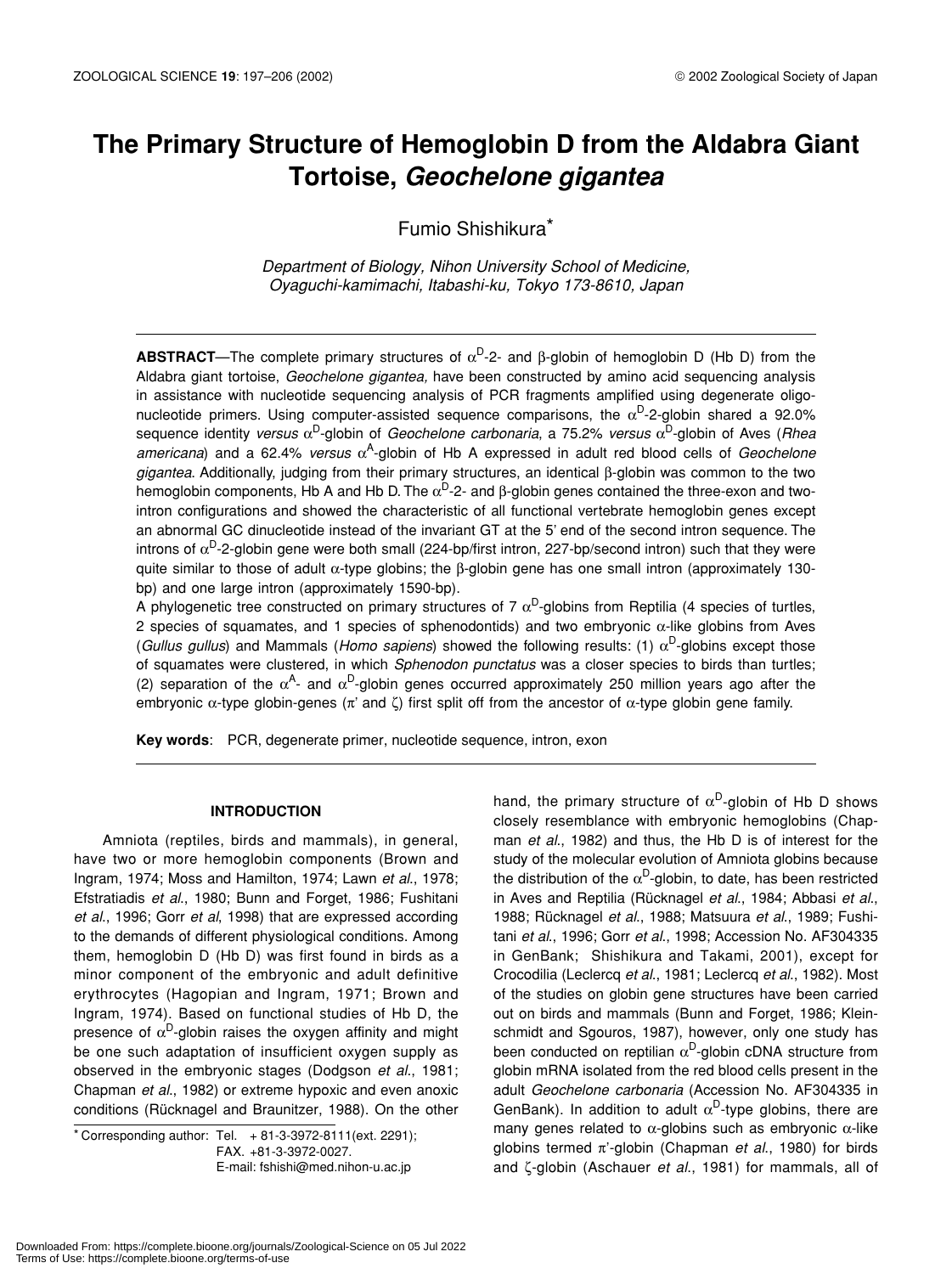which are important clues for understanding the molecular evolution of  $\alpha$ - and  $\alpha$ -related globins.

This study describes the primary structures of  $\alpha^D$ -2- and βD-globin of *G. gigantea* Hb D (hereafter the author uses β instead of  $\beta^D$  because the primary structure of  $\beta^D$ -globin prepared from Hb D was definitively shown to be identical when compared with that of β-globin prepared from the *G. gigantea* Hb A) in assistance with nucleotide sequences of the two globin genes of *G. gigantea*, and constructs a phylogenetic tree concerning the molecular evolution of  $\alpha^D$ -type globins. The tree also shows the relationships of  $\alpha$ - and embryonic  $\alpha$ -related globins,  $\pi$ <sup>-</sup> and ζ-globin, as well as a few representatives of  $\alpha^A$ -type globins from vertebrates. This study first describes the genomic structures of globins amplified by PCR with degenerate primers, and then, the nucleotide sequences, to ascertain the amino acid sequences of  $\alpha^D$ -2- and β-globin. During the course of this study, it was also demonstrated that an identical β-globin was shared in both Hb A and Hb D as predicted in the previous study (Shishikura and Takami, 2001).

#### **MATERIALS AND METHODS**

#### **Materials**

Hb D from the Aldabra giant tortoise, *G. gigantea*, was prepared as described in the previous study (Shishikura and Takami, 2001).

Acetonitrile, ammonium sulfate, ammonium bicarbonate, *tri*-*n*butyl phosphine, *4*-vinyl pyridine and *V8* protease (from *Staphylococcus aureus* strain *V8*) were purchased from Nakalai Tesque, Inc. (Kyoto, Japan). Separation columns, Alkyl Superose column HR5/5 and Resource column (prepackaged with 3 ml source 15 RPC gel matrix), were purchased and placed in a fast protein liquid chromatography (FPLC) system (Amersham Pharmacia Biotech, Upsala, Sweden). Lysyl endopeptidase (*Achromobactor* protease I) was purchased from Wako Pure Chemical Industries, Ltd. (Tokyo, Japan).

*Taq* DNA polymerase and GenElute Agarose Spin Columns were obtained from Sigma-Aldrich Co. (St. Louis, MO, USA). DNA molecular standard markers, pHY Marker (Takara Shuzo Co., Ltd., Shiga, Japan) and 100-bp DNA Ladder (New England Biolabs Inc., MA, USA) were used. Sequencing primers, M13 forward 17-mer (5'- GTA AAA CGA CGG CCA GT-3') and PUC/M13 reverse 17-mer (5'-CAG GAA ACA GCT ATG AC-3'), were obtained from Sigma-Aldorich Co. and Promega Co. (Madison, WI, USA), respectively. A BigDye Terminator Cycle Sequencing Ready Reaction Kit was purchased from Perkin-Elmer Japan Co. Ltd (Tokyo, Japan).

All other chemicals and solvents used were the most purified grade commercially available.

#### **Globin-chain separation**

The Hb D was modified by reduction and *S*-pyridylethylation (Friedman *et al*., 1970) and then directly applied on a reversedphase column (Resource column), which had been equilibrated with a 0.1% TFA solution. Removal of unincorporated reagents bound on the Resource column could be achieved by washing with an excess amount of 0.1% TFA solution until the base line was below 0.05 at 280 nm. The globin-peptides were, then, eluted from the column by a linear gradient with 60% acetonitrile in 0.08% TFA. Flow rates were maintained at 0.5 ml/min. All fractions were monitored at 214 nm and 280 nm by a spectrophotometer (Model 116, Gilson).

#### **Enzymatic digestion and peptide separation**

Lysyl endopeptidase digestion was performed essentially with modifications of Jekel *et al* (1983), the details of which were previously described (Shishikura and Takami, 2001). To obtain overlapping peptides, the globin (about 10 nmoles) was digested with the *V8* protease at a ratio of 1:100 (w/w, enzyme/substrate) for 48 hr at 37°C in a 0.1M Tris-HCl solution, pH 8.5 containing 1 M urea.

All peptides derived from the parent molecules were separated using a reversed-phased column, Resource, in a linear gradient with 60% acetonitrile in 0.08% TFA. Flow rates were maintained at 0.5 ml/min. All fractions were monitored at 214 nm and 280 nm by a spectrophotometer (Model 116, Gilson). When necessary, rechromatography of selected peptides was performed as previously described (Shishikura *et al*., 1987).

#### **Amino acid sequencing**

Sequence analysis was performed using a Shimadzu gas phase protein sequencer, PPSQ-10, equipped with a PTH-10 amino acid analyzer (Shimadzu Co., Kyoto, Japan). Phenylthiohydantoin (PTH)-derivatives from the sequencer were separated and quantified. PTH-cysteine was detected as pyridylethylated-PTHcysteine, the elution point of which was determined as described in the manufacturer's manual.

#### **Isolation of genomic DNA**

Prior to DNA extraction, fixed-tissue samples (80–120 mg) in absolute alcohol were dissolved in 600 µl DNA extraction buffer (10 mM Tris, 10 mM EDTA, 150 mM NaCl, pH 8.0) in a micro-centrifuge tube to obtain wet forms. Samples were treated with SDS (final concentration: 0.4%) and proteinase K (final concentration: 20 mg/ml), mixed well, and incubated for 60 min at 55°C, followed by overnight incubation at 37°C. The extraction of DNA was performed by the procedure described by Sambrook *et al.* (1989) with minor alterations: two rounds of precipitation with ethanol and spooling the precipitate purified DNA. DNA was then resuspended in 1 ml of TE buffer (10 mM Tris/HCl buffer containing 1 mM EDTA, pH 8.0) and stored at 4°C: about 0.1 mg/ml of high-molecular-weight genomic DNA was obtained, as evaluated by the absorption spectrum and by 0.8% agarose gel electrophoresis.

#### **Primers design**

Degenerate primers were designed based on the amino acid sequences of lysyl endopeptidase digested fragments of parent molecules. In order to sequence the PCR amplified fragments with a BigDye Terminator Cycle Sequencing Ready Reaction Kit, the degenerate oligo-nucleotide primers were tailed with the M13 forward or M 13 reverse sequencing primer tail (for the tail sequences shown above). A list of degenerate primers used in PCR amplifications is shown in Table 1.

#### **PCR conditions**

The PCR amplifications were performed in a 25-µl volume containing about 100 ng of genomic DNA template, 3 to 30 pmoles of each degenerate primer, deoxynucleotide triphosphates (400 µM) and 1.25 U of *Taq* DNA polymerase in the buffer conditions recommended by the manufacturer, 2.5 mM MgCl<sub>2</sub>. The reactions started with denaturation at 95°C for 3 min, followed by 45 cycles and ended with 7 min of extension at 72°C on a DNA Thermal Cycler 9700 (Perkin-Elmer, Norwalk, CT, USA). The first five cycle profile began with denaturation for 1 min at 95°C, 5-stepwise different annealing temperatures (65°C, 62.5°C, 60°C, 57.5°C and 55°C) for 10 sec each, and ended with elongation for 1min every cycle at 72°C. The thermal profile including denaturation of the first 5 cycles modified the procedures described by Sachadyn *et al.* (1998), Skantar and Carta (2000), and Don *et al.* (1991). The remaining cycles were programmed according to the method recommended by the manufacturer.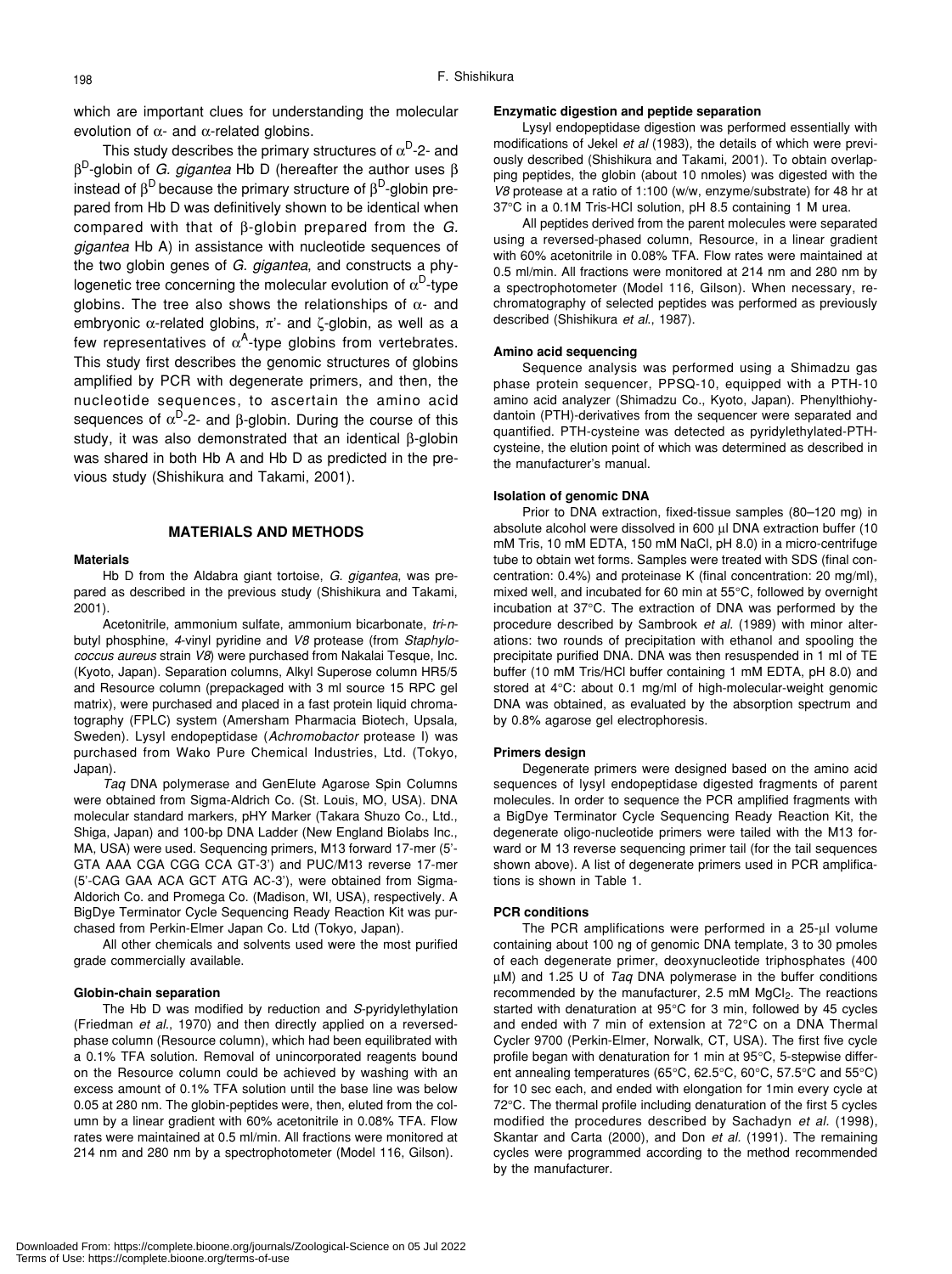#### **Agarose gel electrophoresis**

A 1.5% agarose gel was used to examine the purity and the size range of the PCR products amplified from the *Geochelone* genomic DNA. In each lane, except lanes of DNA-markers, 10 µl of each of the amplified DNA samples were loaded. The two DNA molecular weight standard markers were used. The gel was run in TBE (Tris-Borate-EDTA) buffer at 110V for 50 min. The results were then recorded using a KODAK Electrophoresis Documentation and Analysis System 290 (EDAS 290), and analyzed by a 1D Image Analysis Software (v. 3.5.4; Eastman Kodak Co., Rochester, NY, USA).

#### **Extraction of PCR products and nucleotide sequencing analysis**

After trimming away excess agarose, the gel slices  $\langle$  <500 µg) containing the PCR products were placed into the GenElute Agarose Spin column and centrifuged for 10 min at 14,000 x g. The filtrate was concentrated by Microcon-100 and sequenced using the ABI PRISM BigDye Terminator Cycle Sequencing Ready Reaction Kit with the following modifications to the manufacturer's recommended protocol: 3.6 picomoles of M13 sequencing primer (forward or reverse) were annealed with about 32 ng of PCR product by mixing primer and template with 8 µl of Terminator Ready Reaction Mix in a final volume of 20 µl. This mixture was placed in a GeneAmp PCR system 9700 and subjected to cycle sequencing depending on the manufacturer's recommended protocol: start with heating for 10 sec at 96°C, and then 25 cycles of 96°C for 10 sec, 50°C for 5 sec, and 60°C for 4 min and reactions allowed to end with rapid thermal ramp at 4°C. Purifying extension products and the removal of unincorporated dye terminators in sequencing reactions were subjected to Centri-Sep spin columns (Princeton Separations P/N CS-901). Sequences of the PCR fragments were determined for both strands with the BigDye Primer Cycle Sequencing Ready Reaction Kit and the samples were on an ABI PRISM 310 Genetic Analyzer (Perkin-Elmer Japan Co. Ltd. Tokyo).

#### **Computer analysis**

A multiple alignment program, Clustal W (Thompson *et al*., 1994), was used in the alignment of reptilian and other vertebrate's globin primary structures. Pair-wise distances among the globin sequences were analyzed using a computer program PROTDIST stored in the PHYLIP package (v. 3.51C; Felsenstein, 1993) under the Kimura-formula option. Based on the pair-wise distances, Neighbor-joining/UPGMA in NEIGHBOR (Felsenstein, 1993) was used to construct the phylogenetic tree of globins. Pair-wise alignments of DNA sequences were carried out using softwares of DNA-SIS as well as DNA Strider (V. 1.0.1).

#### **RESULTS AND DISCUSSION**

#### **Globin isolation**

In a preceding paper (Shishikura and Takami, 2001) we have described the isolation of the two hemoglobin components of the Aldabra giant tortoise *G. gitantea*, in which the two were designated as Hb A and Hb D. The nomenclature of Hb A and Hb D was adopted in Ingram's laboratory (Hagopian and Ingram, 1971; Brown and Ingram, 1974) where the various domestic fowl hemoglobins were defined. Among them, the adult definitive erythrocytes contained the major adult hemoglobin (Hb A) and the minor definitive hemoglobin (Hb D). After establishing the complete amino acid sequences of globins as described below, the presence of Hb D in the Aldabra giant tortoise, *G. gigantea*, was completely confirmed when compared with the known primary structures of  $\alpha^D$ -globins (Kleinshmidt and Sgouros, 1987) specific to the Hb D. The advantage of modifying the protein by reduction and *S*-pyridylethylation also applied for separation of globin-constituents from the Hb D. As the results, three major fractions,  $\alpha$ -1,  $\alpha$ -2 and β in the order of elution, were separated as shown in Fig. 1: the two peaks,  $\alpha$ -1 and α-2, were identical to each other having characteristics of  $\alpha^D$ -type globins so far sequenced until the first 20 N-terminal amino acid residues, but in contrast their chromatograms on reversed-phase column were shown as distinctly different. There might be sequence microheterogeneity of their primary structures as found in those of Hb A (Shishikura and



**Fig. 1.** Separation of globin-constituents from reduced and *S*pyridylethylated *G. gigantea* Hb D (about 2 mg) on Resource column. A linear gradient was used between 0.1% TFA in water and 60% acetonitrile in 0.08% at a flow rate of 0.5 ml/min. Major peaks are designated as  $α-1$ ,  $α-2$  and  $β$ , respectively. Bars indicate fractions used for sequencing.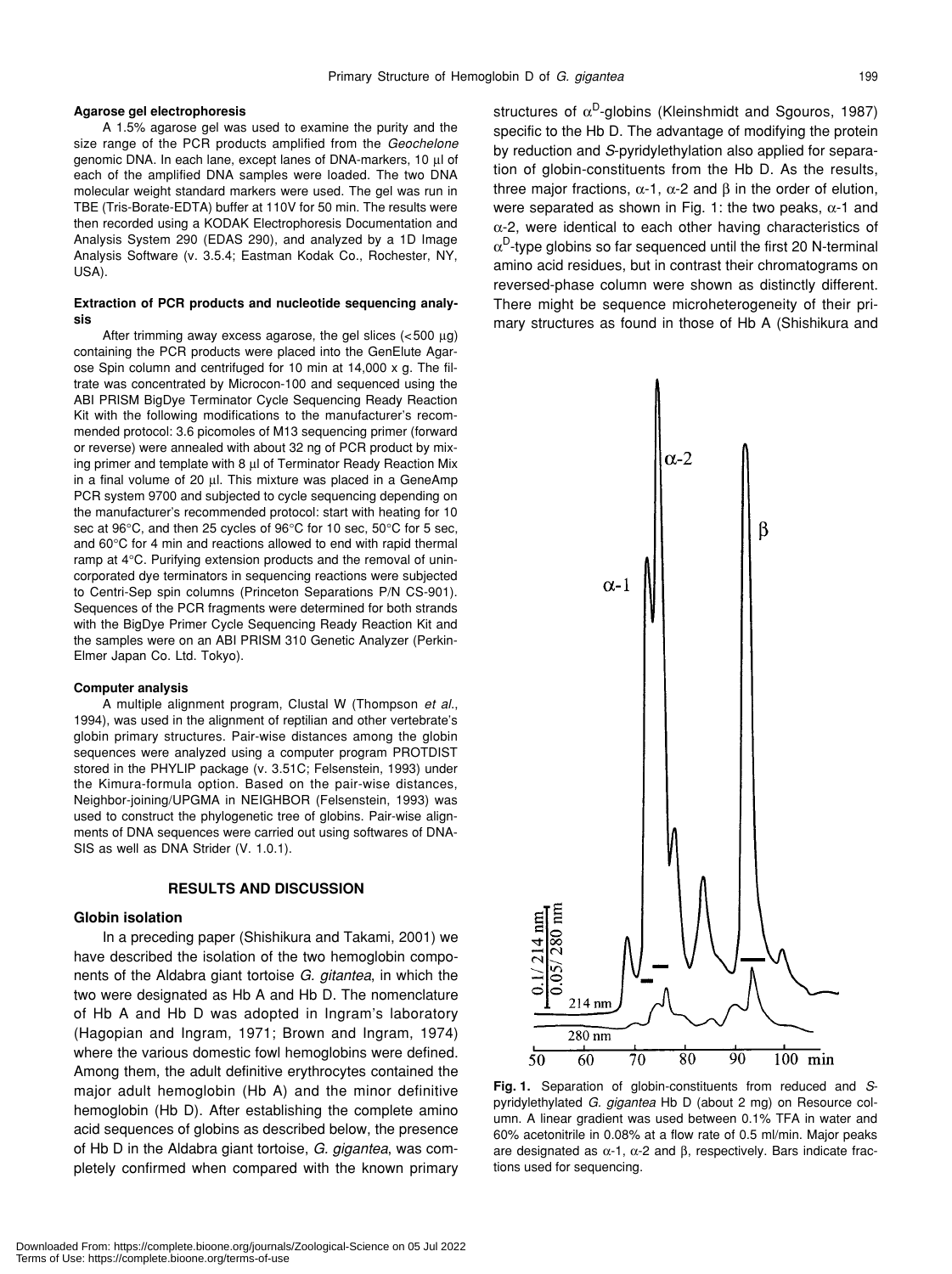

**Fig. 2.** Strategies and complete amino acid sequences of α-2 (*top*) and β (*bottom*) globins of Hb D from the Aldabra giant tortoise, *G. gigantea*. The complete amino acid sequences of the α-2 (*top*), and β (*bottom*) globins of *G. gigantea* Hb D have been established. Fragments generated by cleavage with lysyl endopeptidase and overlapping peptides obtained by *V8* protease are used for the amino acid sequence determination. The residues marked with continuous lines are those identified by Edman degradation method. Vertical lines represent the beginning and the end of sequencing. Dashed lines indicate the residues not determined but which might be included in the fragment. Peptide nomenclatures are as follows: lysyl endopeptidase; K, *V8* protease; E.

Takami, 2001). Hence, the author first sequenced the  $\alpha$ -2globin from the two  $\alpha$ -types of globins.

#### **Sequence strategies**

For establishing complete primary structures of  $\alpha$ -2and β-globin, two sequencing methodologies, protein and DNA sequencing, were carried out. First, the parent molecules and their peptide fragments were sequenced and aligned tentatively with the assistance of sequence similarities toward the known primary structures of reptilian  $\alpha$ - and β-globins, in particular, those obtained from the *G. gigantea* Hb A (Shishikura and Takami, 2001). Fig. 2 shows the results of amino acid sequence analyses of  $\alpha^D$ -2- and βglobin. Appendix provides the data supporting the amino acid sequences in Fig. 2. The  $\alpha^D$ -2-globin chain was composed of 141 amino acid residues and the β-globin chain was composed of 146 residues. Two lysine-lysine residues appeared in positions 60-61 of  $\alpha^{D}$ -2-globin chain and 82–83 in β-globin chain were difficult to determine by analyzing the peptide fragments derived from digestions with lysyl endopeptidase. To complete the primary structure, peptide fragments containing the lysine-lysine residues generated by another enzymatic digestion such as *V8* protease are required to be sequenced. This was done in the construction of  $\alpha^D$ -2-globin structure (Fig. 2, *top*) but required time-consuming work. To cope with time-consuming problems in



**Fig. 3.** Agarose gel electrophoreses of PCR products amplified from *G. gigantea* genomic DNA using degenerate primers. *Lane 1*; an 870-bp fragment amplified with degenerate PCR primers M13a-1 and M13a-2, *Lane 2*; a 480-bp fragment amplified with degenerate PCR primers M13b-1 and M13b-2, *Lane 3*; 1.75-kbp fragment amplified with degenerate PCR primers M13b-3 and M13b-4, *Lanes M1* and *M2*; DNA molecular standard markers, 100-bp DNA Ladder (M1) and pHY Marker (M2)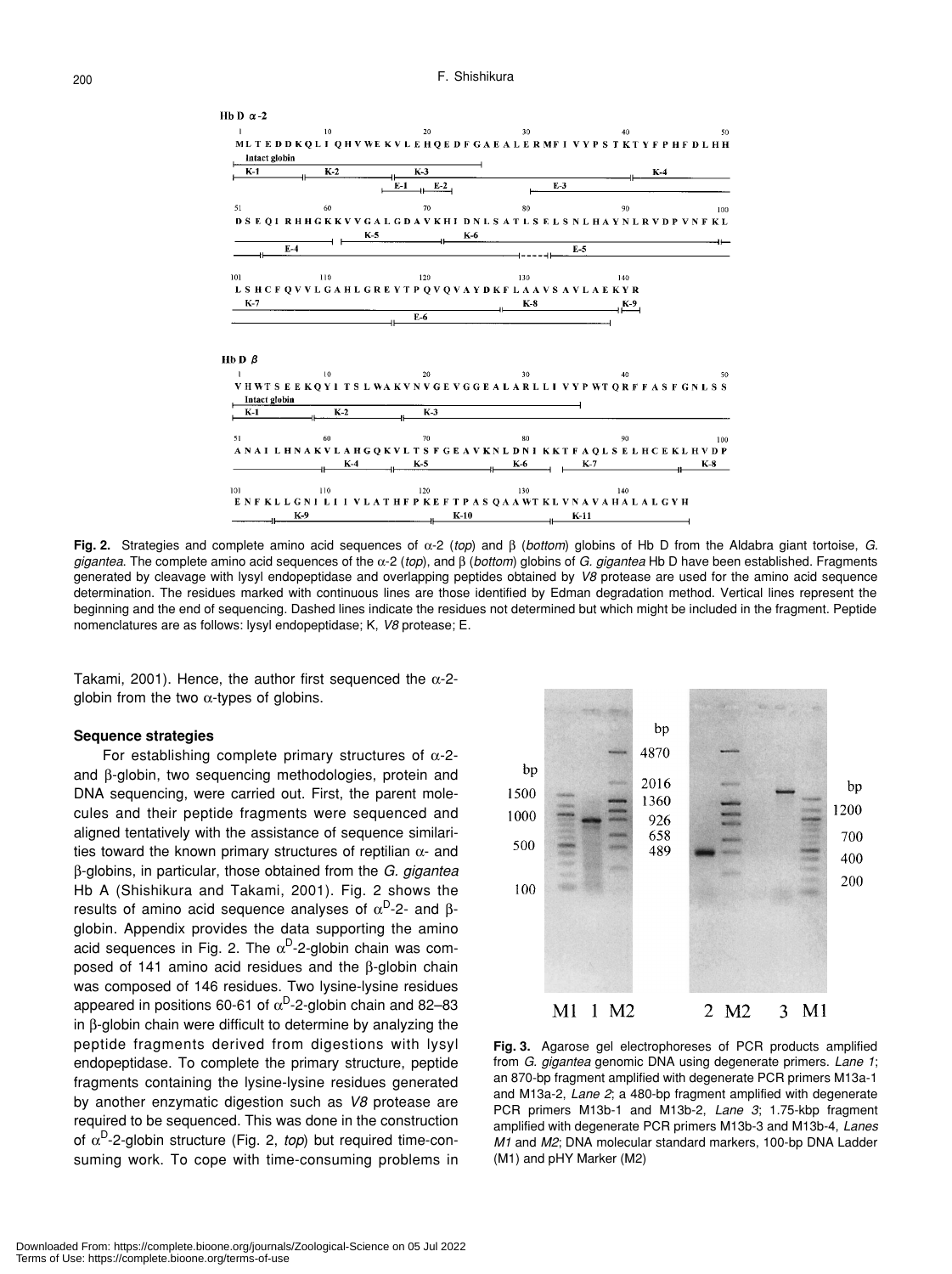determining primary structures, the following methods were used: (1) based on sequencing information of both intact globins and digested fragments, degenerate oligo-nucleotide primers were synthesized with a M13 forward or M13 reverse sequencing primer tail; (2) using these primers (forward and reverse), a target gene was amplified by PCR from genomic DNA as a template; (3) the PCR fragment was purified and sequenced by cycle sequencing with the M13 forward or reverse sequencing primer. Fig. 3 shows amplified fragments on agarose gel electrophoresis: An 870 bp fragment was generated from the PCR-amplification of genomic DNA using primers M13a-1 and M13a-2, assuming amplified complete coding regions (three exons) and interviewing regions (two introns), and the remaining, 480-bp fragment and 1.75-kbp fragment, were amplified using primer-sets of M13b-1/M13b-2 and M13b-3/M13b-4, respectively; (4) nucleotide sequences of the three PCR fragments were determined with manufactured M13 sequencing primers, the BigDye Terminator Cycle Sequencing Ready Reaction Kit and the ABI PRISM 310 Genetic Analyzer; (5) finally, both protein and DNA sequencing data were complementary combined to establish complete structures of the  $\alpha$ -2and β-globin chains of *Geochelone* Hb D. As shown in Fig. 2 and Table 2 (2A and 2B), the two primary structures reinforced each other by the two different methods.

In comparison with the structural data of β-globin of Hb A (Shishikura and Takami, 2001), the primary structure of βglobin derived from the Hb D was completely identical, indicating that the β-globin was common in the construction of the two adult hemoglobin components, Hb A and Hb D. This finding supports the studies of Rücknagel and Braunitzer (1988) who described that the red blood cells shared the same β-globin chains in Hb A and Hb D. The sharing of identical β-globin chains has also been demonstrated in crocodiles (Leclercq *et al*., 1981; Leclercq *et al*., 1982), while lizards and snakes express two adult β-types of globins (Rücknagel *et al*., 1988; Matsuura *et al*., 1989; Abbasi and Braunitzer, 1991; Naqvi *et al*., 1994; Fushitani *et al*., 1996; Gorr *et al*., 1998). In this context, adult mammals (Braunitzer *et al*., 1961; Leclercq *et al*., 1981) and birds (Rücknagel *et al*., 1984; Oberthür *et al*, 1983; Oberthür *et al*., 1986) have been reported to have one kind of β-globin, but adult frogs

(Knöchel *et al*., 1983; Patient *et al*., 1983) contained two subtypes of β-globin chains. Due to an inconsistency in the number of subtypes of adult β-type globin-chains among amphibians, reptiles, birds and mammals, reinvestigations are needed, especially, in regards to the evolution of Tetrapoda (Benton, 1990; Hardison, 1998).

Comparison of the primary structure of  $\alpha$ -type globins within *G. gigantea*,  $\alpha^D$ -2-globin of *G. gigantea* differs from  $\alpha^{A}$ -globin in 53 amino acid residues (62.4% identity), but when compared with homologous globin chains found in adult *Geochelone carbonaria* (a different species of tortoises) and adult *Rhea Americana* (a species of birds), only 7 (95.0% idnetity) and 35 (75.2% identity) amino acid residues were substituted, respectively.

# **PCR amplification of globin gene by degenerate primers**

Two degenerate oligo-nucleotides (M13a-1 and M13a-2 in Table 1) which were designed from the regions of N-terminal (8 amino acid residues in length) and C-terminal (8 amino acid residues in length) of  $\alpha^D$ -2-globin successively amplified a PCR-product with 870-bp estimated by migration distance on agarose gel electrophoresis (Fig. 3, *lane 1*). On the contrary, in the case of amplification of β-globin using M13b-1 and M13b-4 primers no product was observed on agarose gel electrophoresis, indicating that the whole coding region of β-globin gene was impossible to amplify at once using two degenerate primers designed by its N-terminal and C-terminal amino acid sequences. It seems to be difficult to amplify extremely long nucleotides such the case over 1.75-kbp PCR-fragment. Hence, several sets of sense and anti-sense degenerate primers were synthesized and used for amplification of β-globin gene in total with the genomic DNA: the two sets of sense and anti-sense primers (M13b-1/M13b-2 and M13b-3/M13b-4 shown in Table 1) produced a single fragment in each PCR, in which nucleotide-sized fragments were determined to be a 480-bp fragment and a 1.75-kbp fragment, respectively (Fig. 3, *lane 2* and *3*). Both products and the 870-bp fragment of  $\alpha^D$ -2globin gene were sequenced from both sides and aligned by computer-assisted programs. Table 2A and 2B show alignments of nucleotide sequences in encompassing whole

**Table 1.** Oligo-nucelotide primers used in this study

| Gene   | Primer Name                                                                       | Nucleotide sequences |  |  |  |  |  |  |  |  |  |    |  | Reference         | Degeneracy |    |  |                               |  |  |            |        |
|--------|-----------------------------------------------------------------------------------|----------------------|--|--|--|--|--|--|--|--|--|----|--|-------------------|------------|----|--|-------------------------------|--|--|------------|--------|
|        |                                                                                   |                      |  |  |  |  |  |  |  |  |  | 10 |  |                   |            |    |  | 20                            |  |  |            | (fold) |
|        | Hb D $\alpha$ -2 M13a-1(Forward)                                                  | M13- A T G Y T N     |  |  |  |  |  |  |  |  |  |    |  | A C N G A R G A Y |            | G  |  | A Y A A R C A                 |  |  | N-terminal | 512    |
|        | M13a-2(Reverse)                                                                   | M13- A A Y T T R T C |  |  |  |  |  |  |  |  |  |    |  |                   |            |    |  | R T A N G C N A C Y T G N A C |  |  | C-terminal | 1024   |
|        |                                                                                   |                      |  |  |  |  |  |  |  |  |  | 10 |  |                   |            | 20 |  | 20                            |  |  |            |        |
| Hb D B | M13b-1(Forward-1) M13- G T G C A C T G G A C Y W S N G A R G A G A A G            |                      |  |  |  |  |  |  |  |  |  |    |  |                   |            |    |  |                               |  |  | N-terminal | 64     |
|        | M13b-2(Reverse-1) M13- C T T G A A G T T C T C R G G R T C C A C R T G            |                      |  |  |  |  |  |  |  |  |  |    |  |                   |            |    |  |                               |  |  | 104-97     | 8      |
|        | M13b-3(Forward-2) M13- C A Y G T G G A Y C C Y G A G A A C T T C A A G            |                      |  |  |  |  |  |  |  |  |  |    |  |                   |            |    |  |                               |  |  | 97-104     | 8      |
|        | M13b-4(Reverse-2) M13- G T G G T A V C C S A G R G C C A G R G C R T G C-terminal |                      |  |  |  |  |  |  |  |  |  |    |  |                   |            |    |  |                               |  |  |            | 48     |

M13 forward sequence: 5'-GTA AAA CGA CGG CCA GT-3'

M13 reverse sequence: 5'-CAG GAA ACA GCT ATG AC-3'

The International Union of Pure and Applied Chemistry Symbols used to denote multiple nucleotides are as follows: N=A+G+C+T; R=A+G; S=C+G; V=A+G+C; W=A+T; Y=C+T.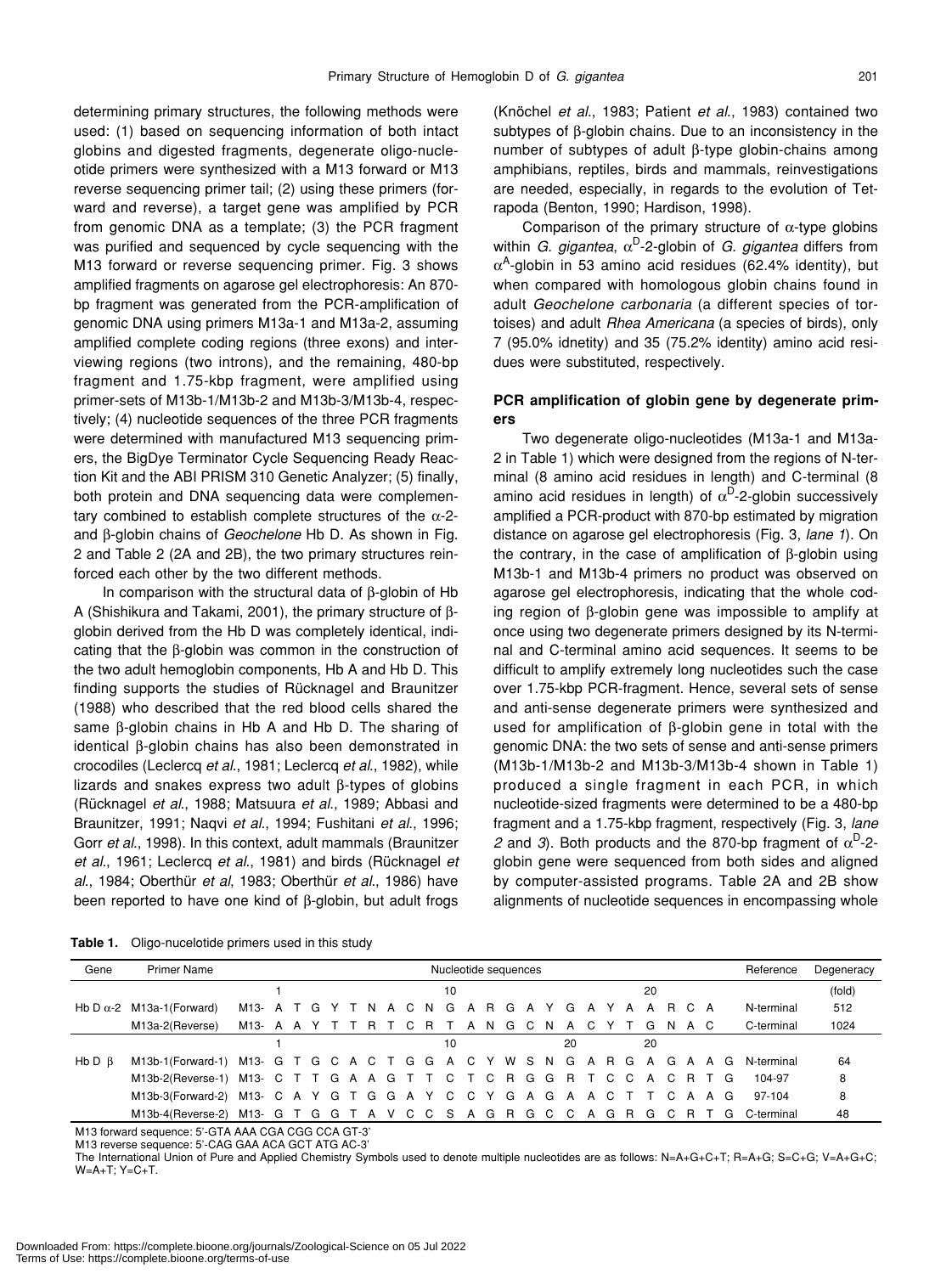| Exon-1   | 1.  | ATG                          | CTA                  | ACA        | <b>GAG</b> | <b>GAC</b> | <b>GAC</b> | AAG        | CAG        | CTG        | ATC | CAA        | CAT | GTG          | TGG  | GAG        |
|----------|-----|------------------------------|----------------------|------------|------------|------------|------------|------------|------------|------------|-----|------------|-----|--------------|------|------------|
|          | 46  | AAG                          | <b>GTG</b>           | CTG.       | GAG        | CAC        | CAG        | GAG        | GAC        | <b>TTT</b> | GGG | <b>GCC</b> | GAG | GCC          | CTG. | GAG        |
|          | 91  | AG                           |                      |            |            |            |            |            |            |            |     |            |     |              |      |            |
| Intron-1 | 1.  | gta                          | ggg                  | CCC        | ggg        | gca        | ggc        | ggc        | ccg        | ggc        | gca | ggg        | tgc | agg          | gag  | gaa        |
|          |     | $(46-168 \text{ not shown})$ |                      |            |            |            |            |            |            |            |     |            |     |              |      |            |
|          | 169 | tgg                          | ggg                  | act        | ttg        | gga        | ttc        | act        | gtc        | tct        | gac | ctc        | cct | $_{\rm ccc}$ | ccg  | cag        |
| Exon-2   | 1   | G                            | <b>ATG</b>           | TTC        | <b>ATC</b> | <b>GTC</b> | <b>TAC</b> | <b>CCC</b> | <b>TCC</b> | <b>ACC</b> | AAG | ACC        | TAC | TTC          | CCC  | CAC        |
|          | 44  | TTC                          | GAC                  | <b>CTG</b> | CAT        | CAT        | GAC        | TCG.       | GAA        | CAG        | ATC | CGC        | CAC | CAC          | GGC  | AAG        |
|          | 89  | AAG                          | GTG                  | GTG        | GGC        | GCC        | CTG        | GGG        | GAC        | GCC        | GTG | AAG        | CAC | ATC          | GAC  | AAC        |
|          | 134 | CTC.                         | AGC                  | GCG        | ACG        | CTC        | TCC.       | GAG        | <b>CTC</b> | AGC        | AAC | CTG.       | CAC | GCC          | TAC. | AAC        |
|          | 179 | TTG                          | CGC                  | GTG        | GAC        | <b>CCG</b> | <b>GTC</b> | AAC        | TTC        | AAG        |     |            |     |              |      |            |
| Intron-2 | 1.  | qca                          | agt                  | gca        | ggc        | tac        | ggc        | cag        | gaa        | gag        | ttc | ccg        | ggg | ggt          | gcg  | gga        |
|          |     |                              | $(46-181$ not shown) |            |            |            |            |            |            |            |     |            |     |              |      |            |
|          | 182 | ggc                          | cga                  | ggg        | ctg        | gct        | gcc        | gct        | gac        | cca        | gtg | cac        | ttt | gct          | ttg  | cag        |
| Exon-3   | 1   | CTG                          | CTG                  | тсс        | CAC        | TGC        | TTC        | CAG        | GTG        | <b>GTG</b> | CTG | GGC        | GCG | CAC          | TTG  | GGC        |
|          | 46  | CGC                          | GAG                  | TAC        | ACC        | <b>CCG</b> | CAG        | <b>GTG</b> | CAA        | <b>GTC</b> | GCC | TAT        | GAC | AAG          | TTC  | <b>CTG</b> |
|          | 91  | GCC.                         | GCC                  | GTC        | TCG        | GCG        | GTG        | CTG        | <b>GCT</b> | GAG        | AAG | TAC.       | CGG |              |      |            |

**Table 2A.** Nucleotide sequences of three exons and exon-intron boundaries of  $\alpha^D$ -2-globin gene

**Table 2B**. Nucleotide sequences of three exons and exon-intron boundaries of β-globin gene

| Exon-1   |                                          | GTG. | CAC        | TGG        | ACC        |            | AGC GAG                                    | GAG        | AAG          | CAG        | <b>TWC</b> | ATT        | ACC        | AGT | <b>CTG</b> | TGG |
|----------|------------------------------------------|------|------------|------------|------------|------------|--------------------------------------------|------------|--------------|------------|------------|------------|------------|-----|------------|-----|
|          | 46                                       | GMC  | AAG        | <b>GTC</b> | AAC        | <b>GTG</b> | <b>GRG</b>                                 | <b>GAA</b> | <b>GTG</b>   | GGT        | GGC        | <b>GAA</b> | GCC        | CTG | GCC        | AG  |
| Intron-1 | 1.                                       | gta  | ggc        | tcg        | agc        | ctc        | aca                                        | tgg        | ata          | tct        | gcc        | tcg        | cat        | tgc | tcc        | tct |
|          | (approximately 40 nucleotides not shown) |      |            |            |            |            |                                            |            |              |            |            |            |            |     |            |     |
|          |                                          | qca  | gta        | acc        | cta        | tgt        | ctg                                        | tct        | ctg          | ctc        | cta        | tct        | CCC        | tct | ctc        | tag |
| Exon-2   |                                          | G    | <b>CTG</b> | <b>CTG</b> | ATC        | <b>GTC</b> | TAC.                                       | <b>CCC</b> | <b>TGG</b>   | <b>ACC</b> | CAG        | AGG        | TTT        | TTC | KCT        | TCC |
|          | 44                                       | TTT  | GGG        | AAC        | CTS        | <b>TCC</b> | AGC                                        | <b>SCC</b> | AAC          | GCC        | <b>ATC</b> | MTG        | <b>SRC</b> | AAC | GCC        | AAG |
|          | 89                                       | GTG  | <b>STT</b> | GCC        | CAT        | GGC        | MAG                                        | AAA        | GTG          | <b>CTG</b> | ACC        | <b>TCS</b> | <b>TTT</b> | GGG | GAA        | GCT |
|          | 134                                      | GTG  | AAG        | AAC        | CTG.       | <b>GAC</b> | AAC                                        | <b>ATC</b> | AAG          | <b>RMM</b> | ACG        | TWC        | GCC        | CAG | CTG        | AGC |
|          | 179                                      | GAG  | CTG        | CAC        | TGC.       | SAR        | AAG                                        | <b>CTG</b> | <b>CAT</b>   | GTG        | GAT        | CCT        | <b>GAG</b> | AAC | TTC.       | AAG |
| Intron-2 | 1.                                       | gtg  | agt        | cca        | gct        | ctg        | ggt                                        | tga        | $_{\rm ccc}$ | tct        | tcc        | cag        | ccc        | cct | ttc        | cat |
|          |                                          |      |            |            |            |            | (approximately 1590 nucleotides not shown) |            |              |            |            |            |            |     |            |     |
|          |                                          | cag  | agc        | ggt        | gct        | gac        | cca                                        | gcg        | ggt          | atc        | ttc        | ttc        | ctt        | ctc | ctc        | cag |
| Exon-3   |                                          | CTC  | <b>CTG</b> | GGC        | AAT        | <b>ATC</b> | <b>CTC</b>                                 | <b>ATC</b> | <b>ATC</b>   | GTC        | <b>CTG</b> | GCC        | ACC        | CAC | TTC.       | CCA |
|          | 46                                       | AAG  | GAG        | <b>TTC</b> | <b>ACT</b> | <b>CCT</b> | GCC                                        | AGT        | CAG          | <b>GCC</b> | <b>GCC</b> | <b>TGG</b> | ACA        | AAG | CTC        | GTC |
|          | 91                                       | AAT  | <b>GCA</b> | GTG        | GCC        | <b>CAT</b> | GCT                                        | CTG        | GCT          | <b>CTC</b> | GGT        | TAC-       | CAC        |     |            |     |

The International Union of Pure and Applied Chemistry Symbols used to denote multiple nucleotides are as follwos: K=G or T; M=A or C; R=A or G; S=G or C; W=A or T.

exon regions of the  $α^D-2$ - and the  $β$ -globin gene and exonintron boundaries of the two genes. Breathnach and Chambon (1981) stated that there was no exception to the GT-AG rule according to which all intron sequences start with GT and end with AG. However, Table 2A shows that a unique structural feature of the  $\alpha^D$ -2-globin gene is a GC instead of a GT dinucleotide at the 5' end of the second intron sequence. This finding is the first exception found in reptilian hemoglobin gene and supported the previous studies on gene structures of bird's hemoglobin (Erbil and Niessing, 1983; Dodgson and Engel, 1983). Erbil and Niessing (1983) found the T to C transition at the second intron position 2 of α<sup>D</sup>-globin gene from a duck, *Cairina moschata*. This evidence together with the unique structure of  $\alpha^D$ -2-globin gene found in the tortoise strongly indicates that the two ani-

mals, tortoises and birds, are the closest living relatives to each other.

When compared with the intron lengths among the four α-types of globin genes (Table 3), it was clearly determined that the *Geochelone*  $\alpha^D$ -2-globin gene structure corresponded to that of the adult chicken  $\alpha^D$ -globin gene and not to the embryonic chicken π'-globin gene (Engel *et al*., 1983) nor the embryonic human ζ-globin gene (Proudfoot *et al*., 1982). On the contrary, the *G. gigantea* β-globin gene was hard to classify since the second intron length (about 1.59 kbp) was large compared with those of the adult β-globin gene (Lawn *et al*., 1980; Dolan *et al*. 1983), including embryonic β-like globins (Efstratiadis *et al*., 1980; Chapman *et al*., 1981). In addition, the evolutionary relatedness of the intron sizes of the *Geochelone* globin genes to the other amniotes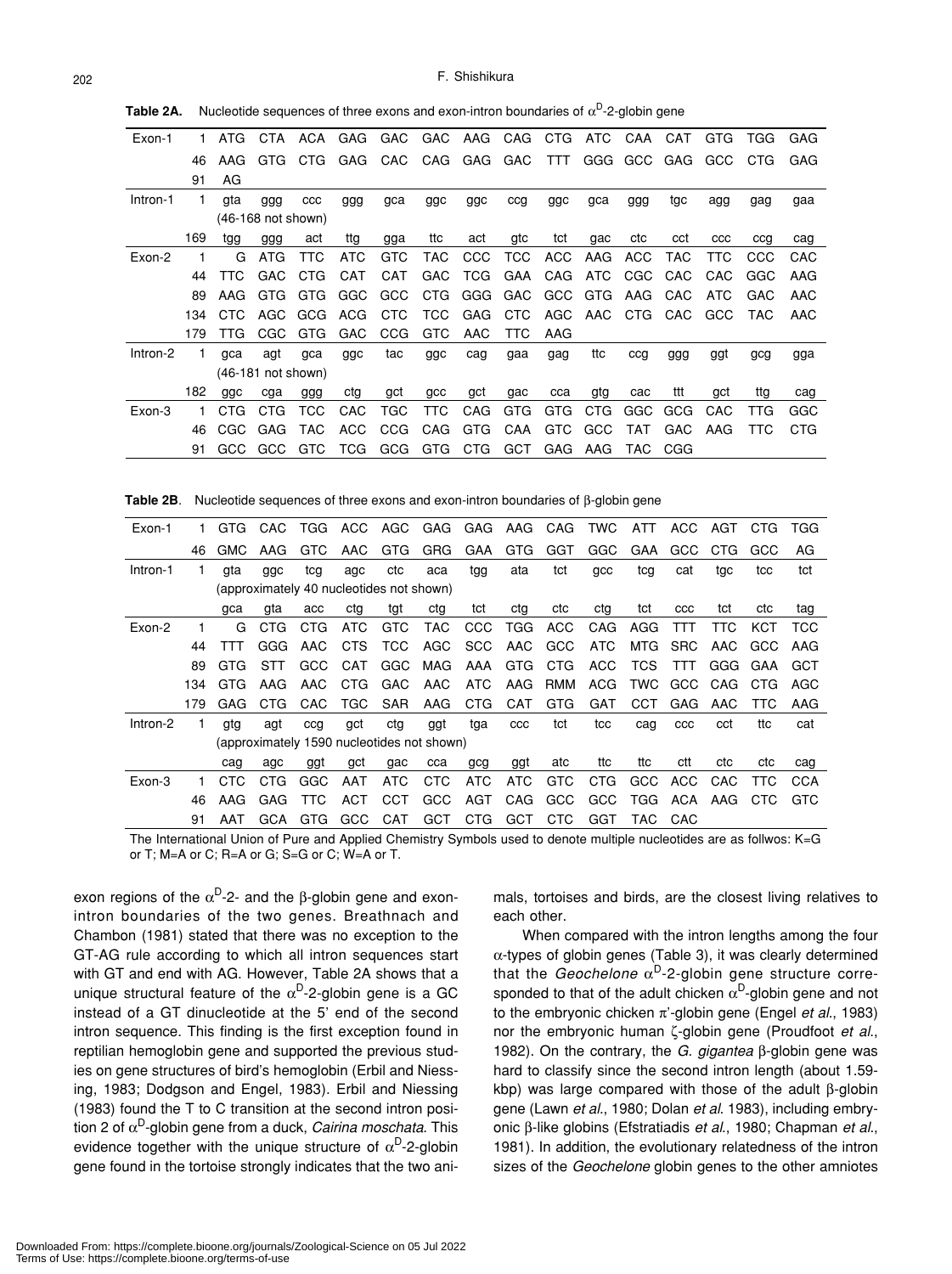| Class    | Globin-gene Name                  | Exon-1 | 1st Intron | Exon-2 | 2nd Intron | Exon-3 | Total      | Reference                  |
|----------|-----------------------------------|--------|------------|--------|------------|--------|------------|----------------------------|
| Reptilia | G. gigantea $\alpha^D$ -2         | 92     | 214        | 205    | 227        | 126    | 864        | This study                 |
|          | G. carbonaria $\alpha^D$          | 92     | n.d.       | 205    | n.d.       | 126    | n.d.       | AF304335 in GenBank        |
| Aves     | Gullus gullus $\alpha^{\text{D}}$ | 92     | 148        | 205    | 261        | 126    | 832        | Dodgson and Engel, 1983    |
|          | Gullus gullus $\pi$ '             | 92     | 577        | 205    | 294        | 126    | 1294       | Engel et al., 1983         |
| Mammalia | Homo sapiens $\zeta$              | 92     | 886        | 205    | 239        | 126    | 1548       | Proudfoot et al., 1982     |
|          | Homo sapiens $\alpha$             | 92     | 117        | 205    | 141        | 126    | 681        | Liebhaber et al., 1980     |
| Reptilia | G. gigantea $\beta$               | 89     | $130^{1}$  | 223    | $1590^{1}$ | 126    | $2158^{1}$ | This study                 |
|          | G. carbonaria B                   | 89     | n.d.       | 223    | n.d.       | 126    | n.d.       | Bordin et al., 1997        |
| Aves     | Gullus gullus $\beta$             | 82     | 92         | 223    | 810        | 126    | 1333       | Dolan <i>et al.</i> , 1983 |
| Mammalia | Homo sapiens B                    | 89     | 130        | 223    | 850        | 126    | 1418       | Lawn et al., 1980          |

**Table 3.** Comparison of exson and intron sizes (in bp) of  $\alpha^D$  -2- and  $\beta$ -globin genes

n.d.; not determined. Intron sizes could not be determined as this sequence is only represented by an RT-PCR product. 1) Intron sizes were estimated by migration distances on agarose gel electorphoresis (Fig. 4).

globin genes was defined for the first time.

## **Reptilian phylogeny and diversity based on** α**D-Globin structures**

Shishikura and Takami (2001) have constructed a phylogenetic tree based on  $\alpha$ - and  $\beta$ -globins of 28 reptilian Hb As, by which the molecular phylogeny of Reptilia is highly correlated at the level of orders with the traditional phylogeny established mainly upon their morphological character-



**Fig. 4.** A phylogenetic Tree based on primary structures of  $\alpha^D$ -types of globins including some representative Amniota embryonic α-like globins and *Homo sapiens* β-globin as an outer group. Branch lengths are proportional to protein distances $(x1/10)$  and shown on the individual branches of the tree. The abscissa is a time scale in Myr (million years) ago based on the separations of the  $α$ - and  $β$ globin chains described by Goodman *et al*., (1975). The references of primary structures of globins used in the present analysis are as follows: α<sup>D</sup>-globins: *G. gigantea* (this study), *G. carbonaria* (Accession No. AF304335 in GenBank), *C. picta vellii* (Rüchnagel *et al*., 1984), *S. punctatus* (Abassi *et al*., 1998), *R. americanus* (Oberthür *et al*., 1986), *G. gullus* (Takei *et al*., 1975), *V. komodoensis* (Fushitani *et al*., 1996), *L. miliaris* (Matsuura *et al*., 1989). αA-globins: *G. giantea* α-1 and α-2 (Shishikura and Takami, 2001), *R. americanus* (Oberthür *et al*., 1983), *G. gullus* (Knöchel *et al*., 1982), *H. sapiens* (Braunitzer *et al*., 1961). Embryonic α-like globins: *H. sapiens* ζ (Aschauer *et al*., 1981), *G. gullus* π' (Chapman *et al*., 1980; 1982). *H. sapiens* β-globin (Braunitzer *et al*., 1961).

istics (Carroll, 1969; Benton, 1990). To date, there have been four different types of  $\alpha$ -globins in amniotes reported:  $\alpha^{A}$ ,  $\alpha^{D}$ ,  $\pi'$  and ζ. The former two are adult  $\alpha$ -type globins and the remaining are embryonic  $\alpha$ -like globins. Fig. 4. shows a molecular tree of reptilian evolution constructed mainly by  $\alpha^D$ -globins of 7 reptiles as well as relatedness among representatives of adult and embryonic  $\alpha$ -type globins. The tree also strongly supports the previous molecular studies (Goodman *et al*., 1975; Fushitani *et al*., 1996; Gorr *et al*., 1998; Shishikura and Takami, 2001), however, it is reasonable to note the following two points: (1) the two kinds of embryonic globins,  $\pi'$  and  $\zeta$ , first split off from the ancestor of the  $\alpha$ -type of globins and formed a cluster; (2) the ancestor of squamates (snakes; *L. miliaris*, lizards; *Varanus komodoensis*) occupied unusual positions since  $\alpha^D$ globins of squamates began to diverge approximately 335 million years ago, much earlier than the separation of the three other clusters of  $\alpha$ -type globin families.

#### **ACKNOWLEDGMENTS**

The author thanks the staff of veterinary surgeons of Animal Hospital of Osaka Municipal Tennoji Zoo for their cooperation in collecting blood from the Aldabra giant tortoise, *G. gigantea*. The author also thanks Dr. M. Esumi and Dr Y-H. Zhou, Department of Pathology, Nihon University School of Medicine, for her generosity (Dr. Esumi) in helping to prepare the equipment for analyzing amino acid sequences of globins and his instruction (Dr. Zhou) for analyses of nucleotide sequences under the ABI PRISM 310 Genetic Analyzer.

#### **REFERENCES**

- Abbasi A, Braunitzer G (1991) Primary structure of hemoglobin from Monitor Lizard (*Varanus exanthematicus albigularis*-Squamata). Biol Chem Hoppe-Seyler 372: 473–479
- Abbasi A, Wells RMG, Brittain T, Braunitzer G (1988) Primary structure of the hemoglobins from Sphenodon (*Spehnodon punctatus*, Tuatara, Rhyncocephalia). Biol Chem Hoppe-Seyler 369: 755–764
- Aschauer H, Sanguansermsri T, Braunitzer G (1981) Embryonale Hamoglobine des Menschen: Die Primärstruktur der ζ-Ketten. Hoppe-Seyler's Z Physiol Chem 362: 1159–1162

Benton MJ (1990) Phylogeny of the major tetrapod groups: Morpho-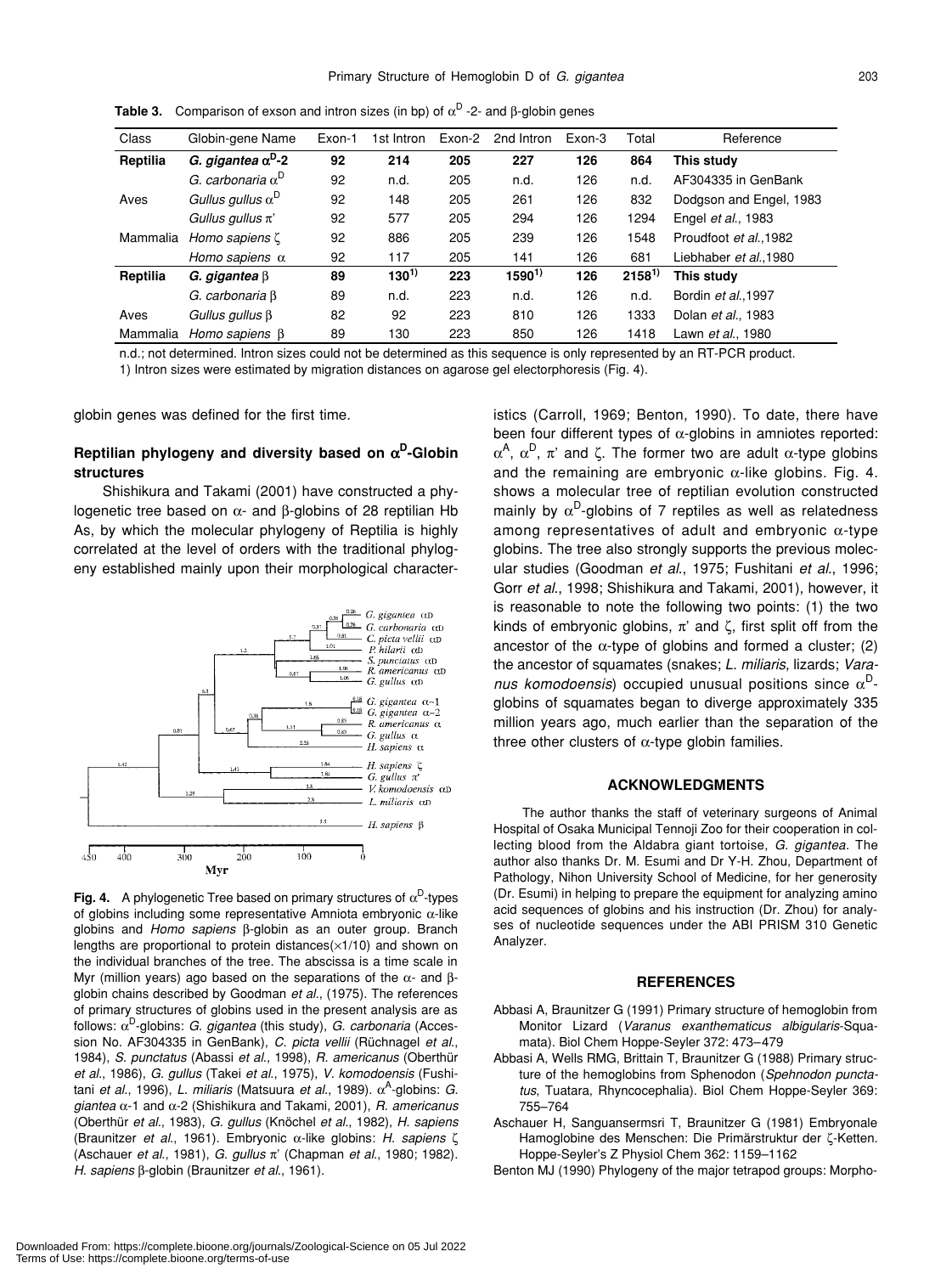logical data and divergence dates. J Mol Evol 30: 409–424

- Bordin S, Meza AN, Saad STO, Ogo SH, Costa FF (1997) cDNAderived amino-acid sequence of a land turtle (*Geocheone carbonaria*) β-chain hemoglobin. Biochem Mol Biol Int 42: 255–260
- Braunitzer G, Gehring-Muller R, Hilschmann H, Hilse K, Hobom G, Rudloff V, Wittmann-Liebold B (1961) The constitution of normal adult human haemoglobin. Hoppe-Seyler's Z Physiol Chem 325: 283–286
- Breathnach R, Chambon P (1981) Organization and expression of eucaryotic split genes coding for proteins. Ann Rev Biochem 50: 349–383
- Brown JL, Ingram VM (1974) Structural studies on chick embryonic hemoglobins. J Biol Chem 249: 3960–3972
- Bunn HF, Forget BG (1986) Hemoglobin function, In: Bunn HF, Forget BG (Eds) Hemoglobin: Molecular, genetic and clinical aspects. Saunders WB Co, Philadelphia, Chap 3, pp 37–60
- Carroll RL (1969) Origin of reptiles, In: Gans C *et al*, (Eds), Biology of Reptilia, Vol. 1 Academic Press, London & New York, pp 1– 44
- Chapman BS, Tobin AJ, Hood LE (1980) Complete amino acid sequences of the major early embryonic β-like globins of the chicken. J Biol Chem 255: 9051–9059
- Chapman BS, Tobin AJ, Hood LE (1981) Complete amino acid sequence of the major early embryonic  $\alpha$ -like globin in chickens. J Biol Chem 256: 5524–5531
- Chapman BS, Hood LE, Tobin AJ (1982) Minor early embryonic chick hemoglobin M. Amino acid sequences of the  $\varepsilon$ - and  $\alpha^D$ chains. J Biol Chem 257: 651–658
- Dodgson JB, McCune KC, Rusling DJ, Krust A, Engel JD (1981) Adult chicken  $\alpha$ -globin genes,  $a^A$  and  $\alpha^D$ : No anemic shock  $\alpha$ globin exists in domestic chickens. Proc Natl Acad Sci USA 78: 5999–6002
- Dodgson JB, Engel JD (1983) The nucleotide sequence of the adult chicken α-globin genes. J Biol Chem 258: 4623–4629
- Dolan M, Dodgson JB, Engel JD (1983) Analysis of the adult chicken β-globin gene. Nucleotide sequence of the locus, microheterogeneity at the 5'-end of β-globin mRNA, and aberrant nuclear RNA species. J Biol Chem 258: 3983–3990
- Don PH, Cox PT, Wainwright BJ, Baker K, Mattick JS (1991) "Touchdown" PCR to circumvent spurious priming during gene amplification. Nucleic Acids Res 19: 4008
- Efstratiadis A, Posakony JW, Maniatis T, Lawn RM, O'Connell C, Spritz RA, DeRiel JK, Forget BG, Weissman SM, Slightom JL, Blechl AE, Smithies O, Baralle FE, Shoulders CC, Proudfoot NJ (1980) The structure and evolution of the human β-globin family. Cell 21: 653–668
- Engel JD, Rusling DJ, McCune KC, Dodgson JB (1983) Unusual structure of the chicken embryonic  $\alpha$ -globin gene,  $\pi$ '. Proc Natl Acad Sci USA 80: 1392–1396
- Erbil C, Niessing J (1983) The primary structure of the duck  $\alpha^D$ globin gene: an unusual 5' splice junction sequence. EMBO J 2: 1339–1343
- Felsenstein J (1993) PHYLIP: Phylogeny Inference Package, Version 3.5c. Department of Genetics SK-50, University of Washington, Seattle, WA 98195, USA
- Friedman M, Krull LH, Cavins JF (1970) The chromatographic determination of cystine and cysteine residues in proteins as *S*β -(4-pyridylethyl) cysteine. J Biol Chem 245: 3568–3871
- Fushitani K, Higashiyama K, Moriyama EN, Imai K, Hosokawa K (1996) The amino acid sequences of two  $\alpha$  chains of hemoglobins from Komodo dragon *Varanus komodoensis* and phylogenetic relationship of amniotes. Mol Biol Evol 13: 1039–1043
- Goodman M, Moore GW, Matsuda G (1975) Darwinian evolution in the genealogy haemoglobin. Nature 253: 603–608
- Gorr TA, Mable BK, Kleinschmidt T (1998) Phylogenetic analysis of reptilian hemoglobins: Trees, rates, and divergences. J Mol Evol 47: 471–485
- Hagopian HK, Ingram VM (1971) Developmental changes of erythropoiesis in cultured chick blastoderms. J Cell Biol 51: 440–451
- Hardison R (1998) Hemoglobins from bacteria to man: evolution of different patterns of gene expression. J Exp Biol 201: 1099– 1117
- Jekel PA, Weijer WJ, Beintema JJ (1983) Use of endoproteinase Lys-C from *Lysobacter enzymogenes* in protein sequence analysis. Anal Biochem 134: 347–354
- Kleinschmidt T, Sgouros JG (1987) Hemoglobin sequences. Biol Chem Hoppe-Seyler 368: 579–615
- Knöchel W, Wittig B, Wittig S, John ME, Grundmann U, Oberthür W, Godovac J, Braunitzer G (1982) No evidence for 'stress' αglobin genes in chicken. Nature 295: 710–712
- Knöchel W, Meyerhof W, Hummel S, Grundmann U (1983) Molecular cloning and sequencing of mRNAs coding for minor adult globin polypeptides of *Xenopus laevis*. Nucleic Acids Res 11: 1543–1553
- Lawn RM, Fritsch EF, Parker RC, Blake G, Maniatis T (1978) The isolation and characterization of linked δ- and β-globin genes from a cloned library of human DNA. Cell 15: 1157–1174
- Lawn RM, Efstratiadis A, O'Connell C, Maniatis T (1980) The nucleotide sequence of the human β-globin gene. Cell 21: 647–651
- Leclercq F, Schnek AG, Braunizer G, Stangl A, Schrank B (1981) Direct reciprocal allosteric interaction of oxygen and hydorgen carbonate sequence of the haemoglobins of the caiman (*Caiman crocodylus*), the Nile crocodile (*Crocodylus niloticus*) and the Mississippi crocodile (*Alligator mississippiensis*). Hoppe-Seyler's Z Physiol Chem 362: 1151–1158
- Leclercq F, Stangl A, Schrank B, Vandecasserie C, Paul C, Schnek AG, Leonis J, Braunitzer G (1982) *Caiman crocodylus* hemoglobin. Complete primary structures of  $\alpha$  and  $\beta$  chains; phylogenic and regulatory aspects. Int J Peptide Protein Res 20: 337–350
- Liebhaber SA, Goossens MJ, Kan YW (1980) Cloning and complete nucleotide sequence of human 5'-α-globin gene. Pro Natl Acad Sci USA 77: 7054–7958
- Matsuura MSA, Fushitani K, Riggs AF (1989) The amino acid sequences of the  $\alpha$  and  $\beta$  chains of hemoglobin from the snake, *Liophis miliaris*. J Biol Chem 264: 5515–5521
- Moss BA, Hamilton EA (1974) Chicken definitive erythorcyte haemoglobins. Biochim Biophys Acta 371: 379–391
- Naqvi S, Abbasi A, Zaidi ZH (1994) Primary structure of hemoglobin from cobra *Naja naja naja*. J Prot Chem 13: 669–679
- Oberthür W, Braunitzer G, Baumann R, Wright PG (1983) Die Primärstruktur der α- und β-Ketten der Hauptokomponenten der Hämoglobine des Straußes (*Struthio camelus*) und des Nandus (*Rhea americana*) (Struthioformes). Aspekte zur Atmungsphysiologie und Systematik. Hoppe-Seyler's Z Physiol Chem 364: 119–134
- Oberthür W, Godovac-Zimmermann J, Braunitzer G (1986) The expression of an  $\alpha^D$ -chains in the hemoglobin of adult ostrich (*Struthio camelus*) and American rhea (*Rhea americana*). The different evolution of adult bird  $\alpha^A$ -,  $\alpha^D$ - and β-chains. Biol Chem Hoppe-Seyler 367: 507–514
- Patient RK, Harris R, Walmsley ME, Williams JG (1983) The complete nucleotide sequence of the major adult β globin gene of *Xenopus laevis*. J Biol Chem 258: 8521–8523
- Proudfoot NJ, Gil A, Maniatis T (1982) The structure of the human zeta-globin gene and a closely linked, nearly identical pseudogene. Cell 31: 553–563
- Rücknagel KP, Reischl E, Braunitzer G (1984) Hämoglobine der Reptilian. Expression von α<sup>D</sup>-Genen bei Schildkroten, Chryse*mys picta bellii* und *Phrynops hilarii* (Testudines). Hoppe-Seyler's Z Physiol Chem 365: 1163–1171
- Rücknagel KP, Braunitzer G (1988) Hemoglobins of reptiles. The primary structure of the major and minor hemoglobin component of adult Western Painted Turtle (*Chrysemys picta bellii*).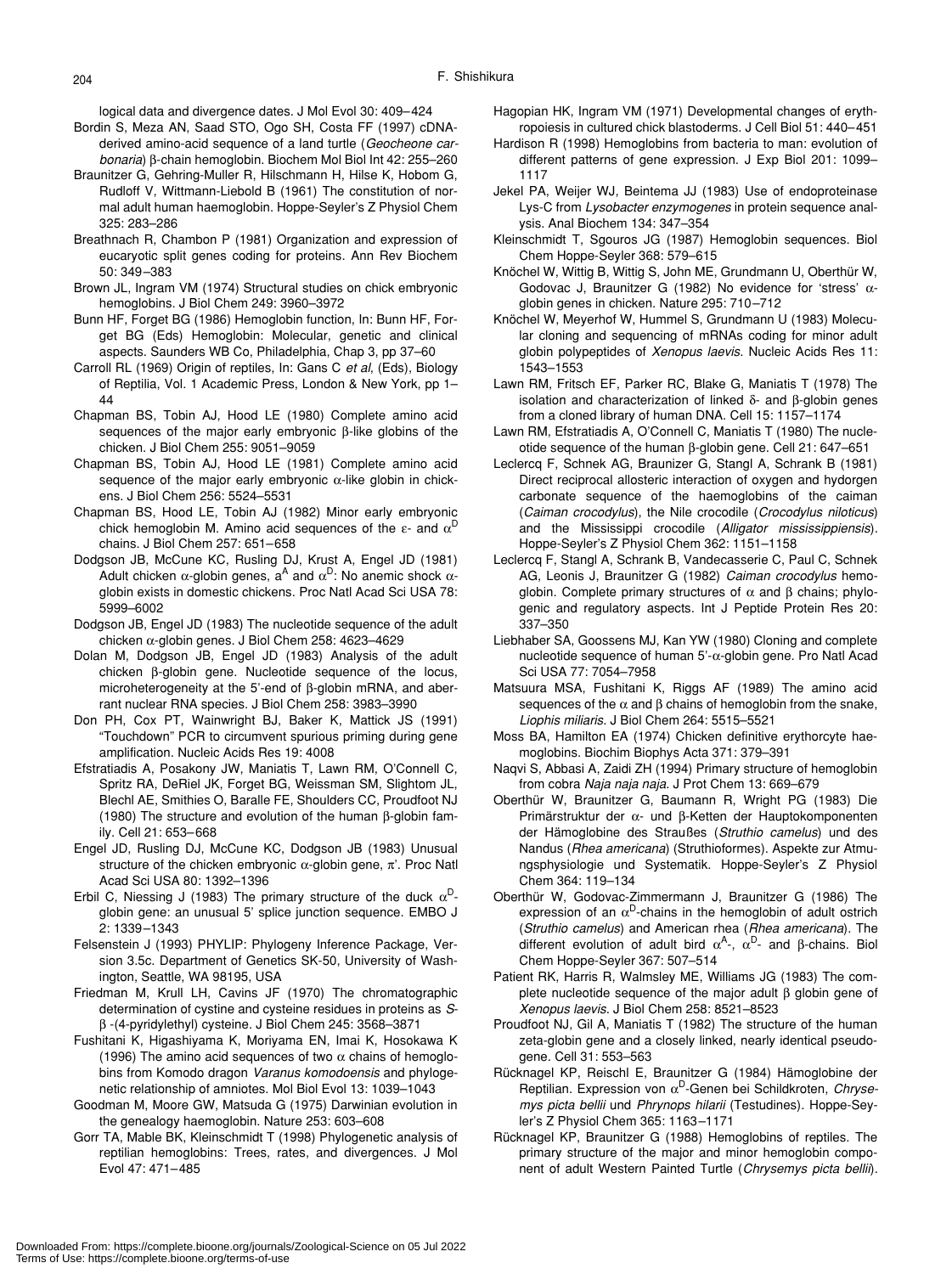Biol Chem Hoppe-Seyler 369: 123–131

- Rücknagel KP, Braunitzer G, Wiesner H (1988) Hemoglobins of reptiles. The primary structures of the  $\alpha^{\text{l}}$ - and  $\beta^{\text{l}}$ -chains of common iguana (*Iguana iguana*). Biol Chem Hoppe-Seyler 369: 1143– 1150
- Sachadyn P, Sobiewska G, Kur J (1998) Thermal profile with alternately raised and lowered annealing temperature improves the PCR amplification using highly degenerate primers. Acta Biochim Pol 45: 691–694
- Sambrook J, Fritsch EF, Maniatis T (1989) Molecular cloning. A laboratory manual. 2<sup>nd</sup> ed, Cold Spring Harbor Laboratory Press, Cold Spring Harbor, NY
- Shishikura F, Snow JW, Gotoh T, Vinogradov SN, Walz DA (1987) Amion acid sequence of the monomer subunit of the extracellular hemoglobin of *Lumbricus terrestris*. J Biol Chem 262: 3123– 3131
- Shishikura F, Takami K (2001) The amino acid sequecences of the α- and β-globin chains of hemoglobin from the Aldabra giant tortoises, *Geochelone gigantea*. Zool Sci 18: 515–526
- Skantar AM, Carta LK (2000) Amplification of Hsp 90 homologs from plant-parasitic nematodes using degenerate primers and ramped annealing PCR. BioTechniques 29: 1182–1185
- Takei H, Ota Y, Wu KC, Kiyohara T, Matsuda G (1975) Amino acid sequence of the  $\alpha$  chain AI hemoglobin. J Biochem 77: 1345– 1347
- Thompson JD, Higgins DG, Gibson TJ (1994) Clustal W: improving the sensitivity of progressive multiple sequence alignment through sequences weighting, positions-specific gap penalties and weight matrix choice. Nucleic Acids Res 22: 4673–4680

(Received September 20, 2001 / Accepted November 2, 2001)